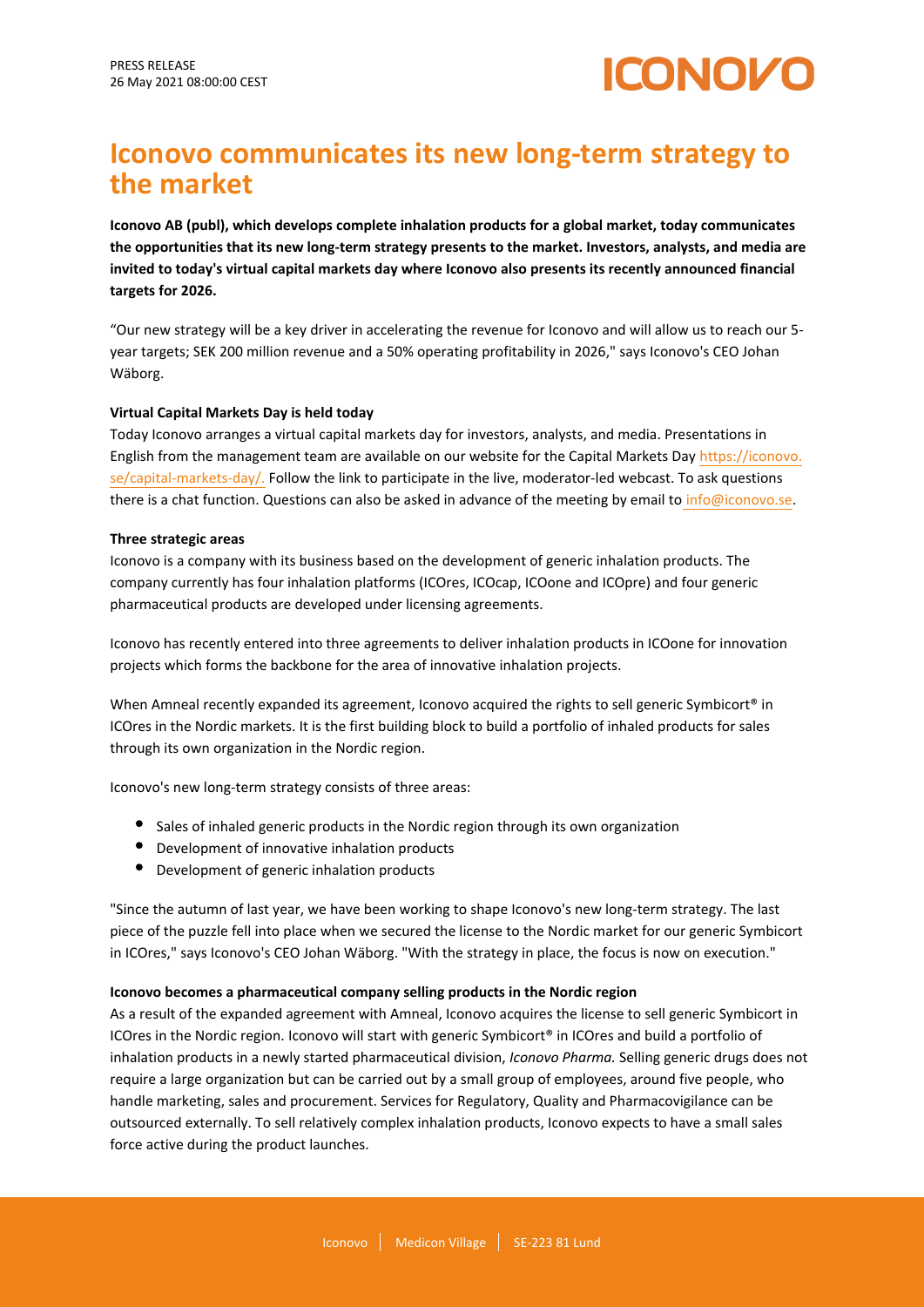

Total sales of inhalation products in the Nordic region in 2020 was approximately SEK 4.3 billion. Out of this, 34% came from Sweden, 30% from Denmark, 17% from Norway and 19% from Finland. When inhaled products lose their patents, prices do not normally go down as much as for tablet treatments. Symbicort and related generic products had a turnover of SEK 800 million in the Nordic region last year.

## **Innovative inhalation products**

In the past year, Iconovo announced three new agreements in the new strategic area of innovative inhalation products*,* whereof two are licensing agreements. Iconovo signed a license agreement with Monash University for inhaled oxytocin for the prevention of bleeding after birth, as well as with ISR for an inhaled COVID-19 vaccine. In addition, Iconovo signed a development agreement with Respiratorius to develop an inhalation product for their drug substance with a new mechanism of action for COPD and severe asthma that could lead to a future license agreement.

Iconovo sees significant growth potential in the field of innovative inhalation products based on the benefits of inhalation therapy with a local effect in the lung, fast onset of action and ability to replace injections. The market potential for diseases where these benefits can be significant is estimated to almost USD 100 billion, and includes diseases such as asthma, COPD, migraine, hypersensitivity reactions, epilepsy, and vaccines. Iconovo's strategy is to build a strong and well diversified portfolio of projects in the field of innovative inhalation products.

## **Generic inhalation products**

Iconovo is currently developing four generic inhalation products under licensing agreements with the aim of replacing the originators Symbicort®, Ultibro®, Seebri®, and an unnamed product. In addition, ICOcap will be used for the development of various generic products by Stevanato's customers with whom Iconovo has a global license agreement.

Iconovo is currently making its largest investment in ICOpre, which is Iconovo's development of generic products to GSK's Ellipta® portfolio. This is the largest future generic opportunity in the inhalation area where the products had combined sales of USD 3.5 billion in 2020, and which is expected to increase to USD 4.9 billion in 2025.

One of the largest sales opportunities for Iconovo is the generic Symbicort product in ICOres developed in collaboration with Amneal, with a royalty potential of SEK 110-220 million for Iconovo. This potential includes an upside from product sales in the US of SEK 70 million. Iconovo expects that 2/3 of the sales of SEK 200 million in 2026 will come from the area of generic inhalation products.

#### **Sustainability goals anchored in the strategy**

Iconovo develops new and innovative inhaled products, and we want to do so in a way that supports a sustainable development of the world. Iconovo collaborates with partners to launch our products globally which gives us an opportunity to have a real impact. Iconovo works with the UN Framework for Sustainable Development and has identified three priority areas out of the 17 goals set by the UN. The three priority areas are Goal 3 Good health and well-being, Goal 8 Decent work and economic growth and Goal 13 Climate action. These goals are anchored and integrated into our strategic plans.

#### **Contacts**

**Johan Wäborg, CEO** +46 707 78 51 71 johan.waborg@iconovo.se